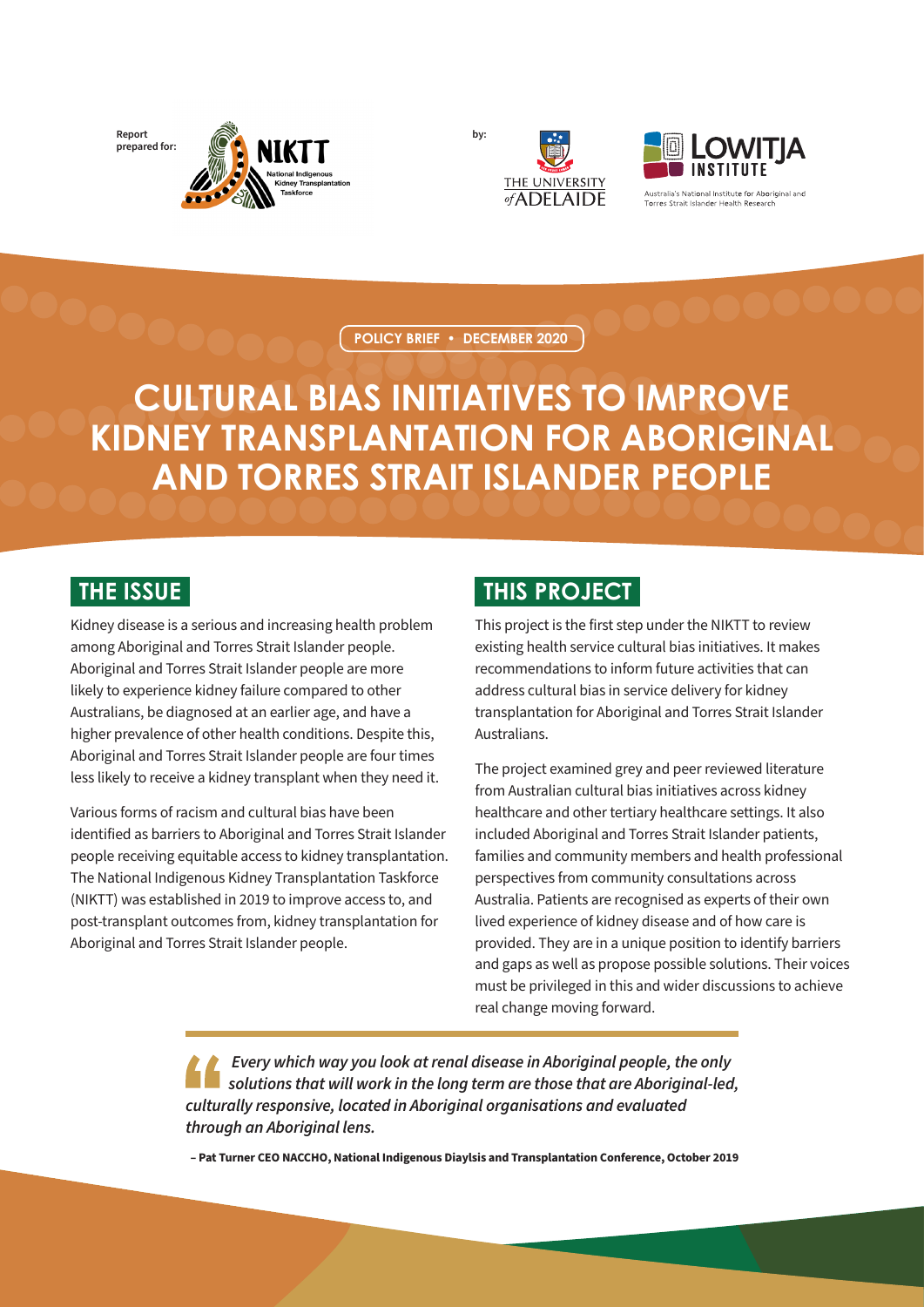

## **RACISM AND CULTURAL BIAS IN HEALTHCARE**

**This project aims to bring understanding to the term cultural bias, how it is founded in racism and colonisation, and how racism occurs across the Australian healthcare system.** 

**Although the causes of the health disparities between non-Indigenous and Aboriginal and Torres Strait Islander people are complex, multiple sources of evidence suggest that racism is a significant factor. Racism in the health system manifests in various ways through institutional and organisational systems and implicit and explicit bias from health professionals. Data on the experiences of Aboriginal and Torres Strait Islander healthcare users in Australia in regard to racism and cultural safety is limitedi . This information is critical to reducing racism and the harm it causes.** 

**One national survey found that 32.4 per cent of Aboriginal and Torres Strait Islander patients reported racial discrimination in medical settings most or all of the timeii and, in 2012–13, 20 per cent of Aboriginal and Torres Strait Islander Australians reported being treated unfairly by healthcare staff in the last 12 monthsiii.**

**Culturally safe health care systems are needed to address racism. Cultural safety, unlike cultural awareness, focuses on equity, systemic and individual change through critical reflection, and acknowledges the impact of colonisation and power differentials between healthcare providers and patients. Importantly, cultural safety is defined by recipients of care, not the care provider.** 

**For the purposes of this work, cultural bias refers to the various mechanisms through which health professionals, organisations and systems perpetuate or deliver inequitable healthcare access and outcomes for Aboriginal and Torres Strait Islander peoples. These mechanisms include, but are not limited to, attitudes, beliefs, behaviours, policies, resourcing, governance and accountability and encompasses both institutional and interpersonal racism.** 

i. Australian Institute of Health and Welfare (AIHW) 2019, *Cultural Safety in Healthcare for Indigenous Australians: Monitoring framework*, Cat.no. IHW 222, AIHW, Canberra.

ii. Cunningham, J. & Paradies, Y.C. 2013, Patterns and Correlates of Self-reported Racial Discrimination among Australian Aboriginal and Torres Strait Islander Adults, 2008–09: Analysis of national survey data, *International Journal of Equity in Health*, vol. 12(47), DOI: https://doi.org/10.1186/1475-9276-12-47

iii. AIHW 2019, op. cit..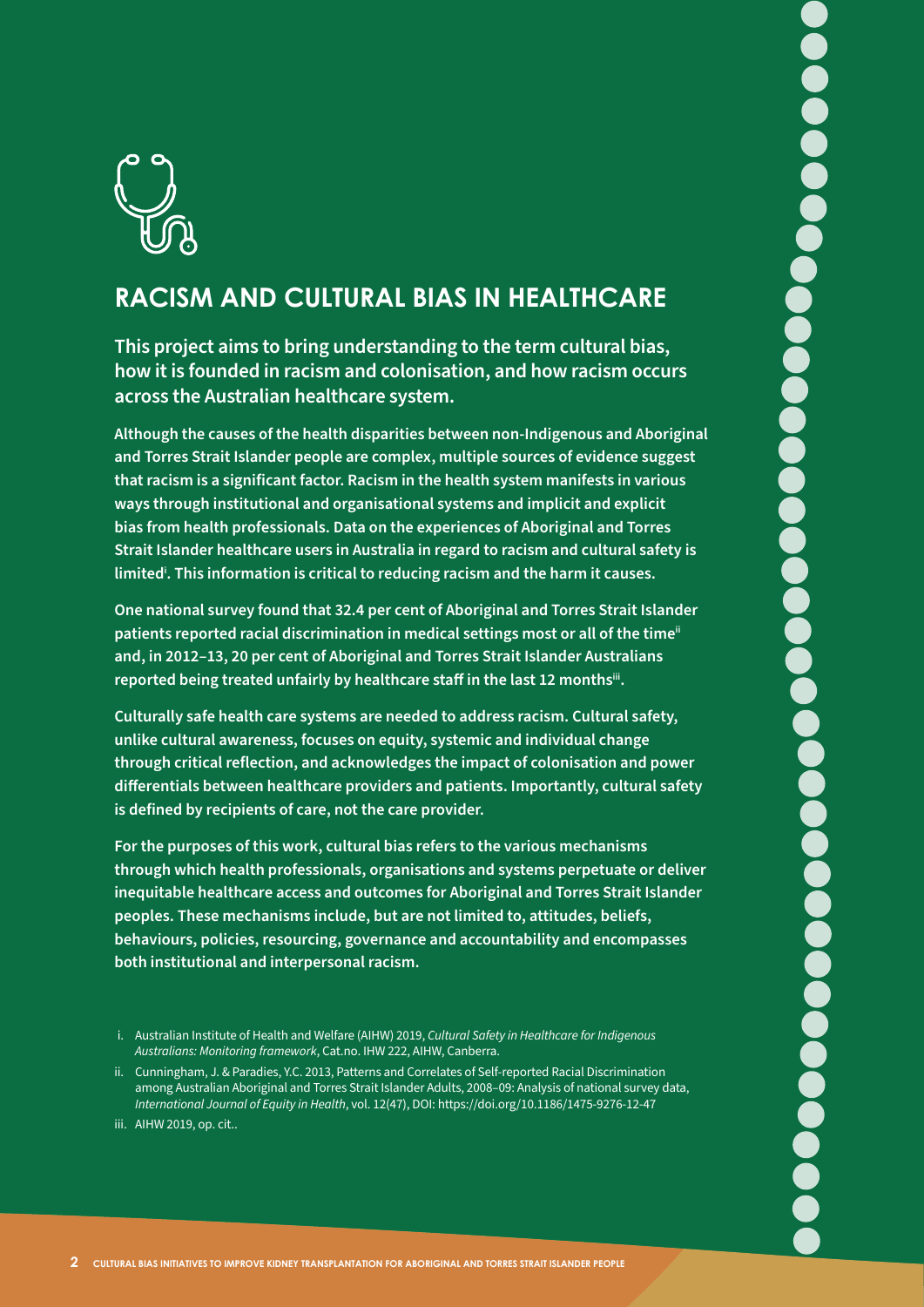### **WHAT CAN BE DONE?**

Based on the review, we found four key domains of action that can address cultural bias in kidney transplantation for Aboriginal and Torres Strait Islander peoples.

#### **DOMAIN 1: Inclusion of Aboriginal and Torres Strait Islander people**

#### **SUB-DOMAINS:**

- Inclusion of patients and family members in care and decision making.
- Inclusion in governance, community consultations and reference groups.
- Patients' perspectives and feedback are welcomed and valued.

Privileging the voices of Aboriginal and Torres Strait Islander peoples through patient and family centred care, cultural governance models, Aboriginal and Torres Strait Islander representation on steering groups, committees and boards and strong engagement and partnerships with Aboriginal Community Controlled Organisations (ACCHOs) were identified as fundamental in effective culture bias initiatives.

Reference groups, peer navigators and Aboriginal and Torres Strait Islander health professionals are safe channels for patients to provide feedback, without fear of reprisal, and are an important aspect of enhancing cultural safety.



#### **RECOMMENDATIONS**

**1 Establish Indigenous reference groups in every transplantation unit to co-design culturally**   $\mathbb{R}^\mathsf{T}$  appropriate models of care and safe feedback **channels that are tailored to the needs of Aboriginal and Torres Islander transplant recipients and candidates.**

**2 Increase Indigenous representation on relevant kidney health advisory boards and steering groups, especially within boards and management**  *CANIKTT* **of transplant units.** 

 *One area of patient feedback that requires specific cultural bias attention is the creation of safe processes to enable patients to provide constructive feedback regarding gaps and barriers in care without experiencing negative impacts on the quality of care they receive in return. Disturbingly, some patients have reported that after they have lodged a complaint, they are labelled as a trouble maker and experience 'pay back' behaviours from some staff, such as getting needled and put on the machine last when they attend dialysis, regardless of what time they arrive.* 

**Kelli Owen, NIKTT Community Engagement Coordinator and transplant recipient**

3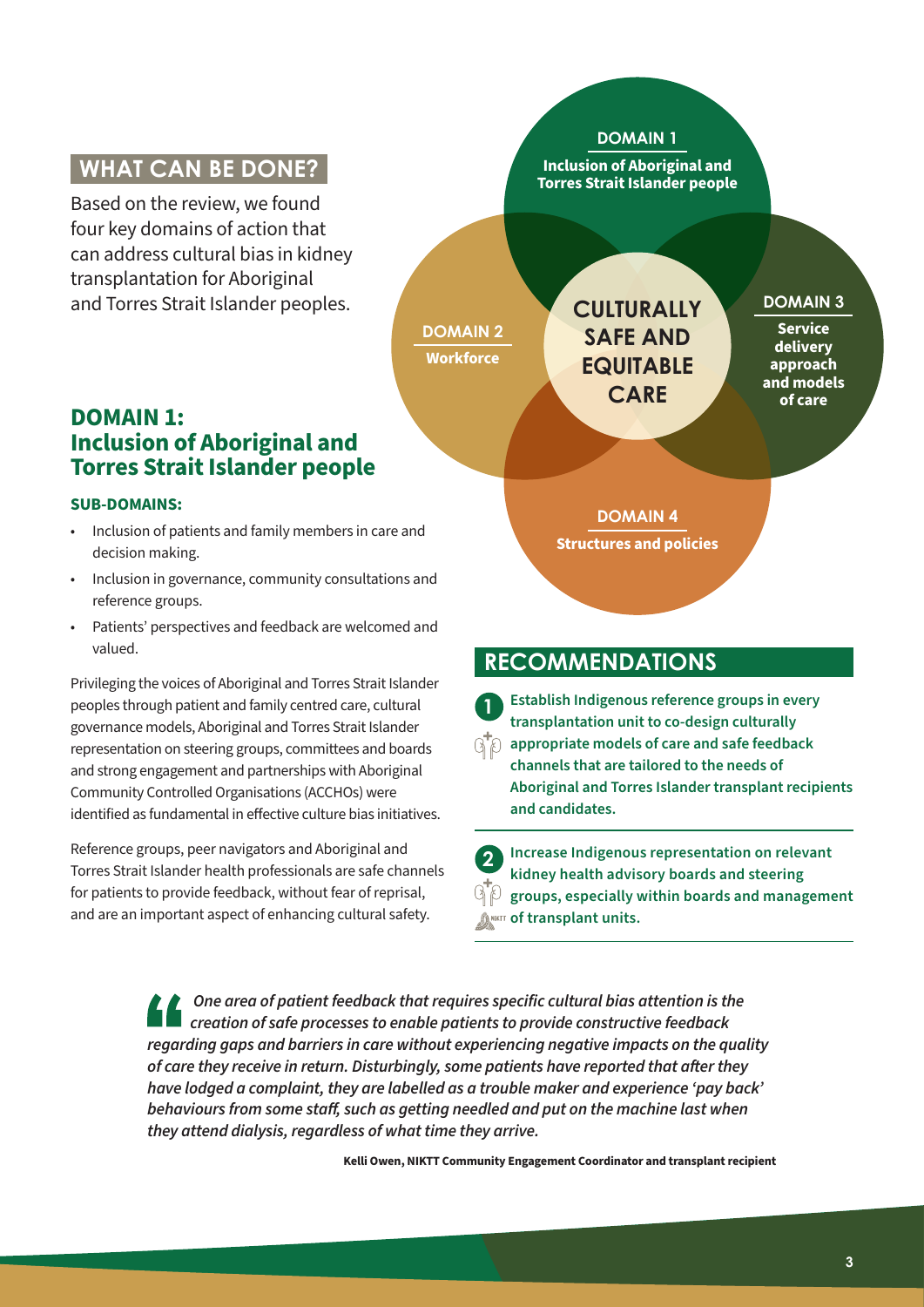#### **DOMAIN 2: Workforce**

#### **SUB-DOMAINS:**

- Increasing and supporting the Aboriginal and Torres Strait Islander workforce.
- Increasing cultural safety knowledge, skills, practice and training of all workforce.
- Two-way learning to enhance clinical-cultural abilities.

Initiatives that successfully address cultural bias focus on the roles, support, abilities and training of both Aboriginal and Torres Strait Islander and the non-Indigenous workforce. They often include the development of new roles for Aboriginal and Torres Strait Islander people in peer support and healthcare coordination where necessary. The most effective initiatives value the well-developed cultural skills, knowledge and relational networks of Aboriginal and Torres Strait Islander staff and the unique perspective and understanding they offer Aboriginal and Torres Strait Islander patients. Those initiatives also ensure that non-Indigenous staff were highly skilled in cultural safety and had a positive and respectful attitude toward two-way learning, enabling the combination of clinical and cultural skills.

#### **RECOMMENDATIONS**

**3 Support and increase the Aboriginal and Torres Strait Islander kidney health workforce, including**   $\mathbb{G}^{\!\mathsf{T}}\!\mathbb{\O}$  the development of specialised clinical roles **such as Aboriginal Regional Transplant Care**   $\frac{1}{2}$ **Coordinators, Case Managers, Health Practitioners (with ongoing recognition and support of these unique roles as a core member of the healthcare team).**

**4 Establish and fund sustainable kidney patient navigator/peer support roles in transplant units and kidney health services. These roles involve peer support from an Aboriginal and Torres Strait Islander person with lived experience of kidney disease and require long-term funding.**

 $9P$ ...À...

> **5 Implement and evaluate comprehensive and ongoing cultural safety training programs for all staff in transplant units and kidney health services.**

 *On my kidney journey I had a Close the Gap case manager who helped me through my complex walk. Linking appointments, staying on top of workup tests, dental and ongoing appointments. A few tests were able to be done locally in my regional town due to the knowledge of the case managers (nurse knowledge).* 

**Kelli Owen, NIKTT Community Engagement Coordinator and transplant recipient**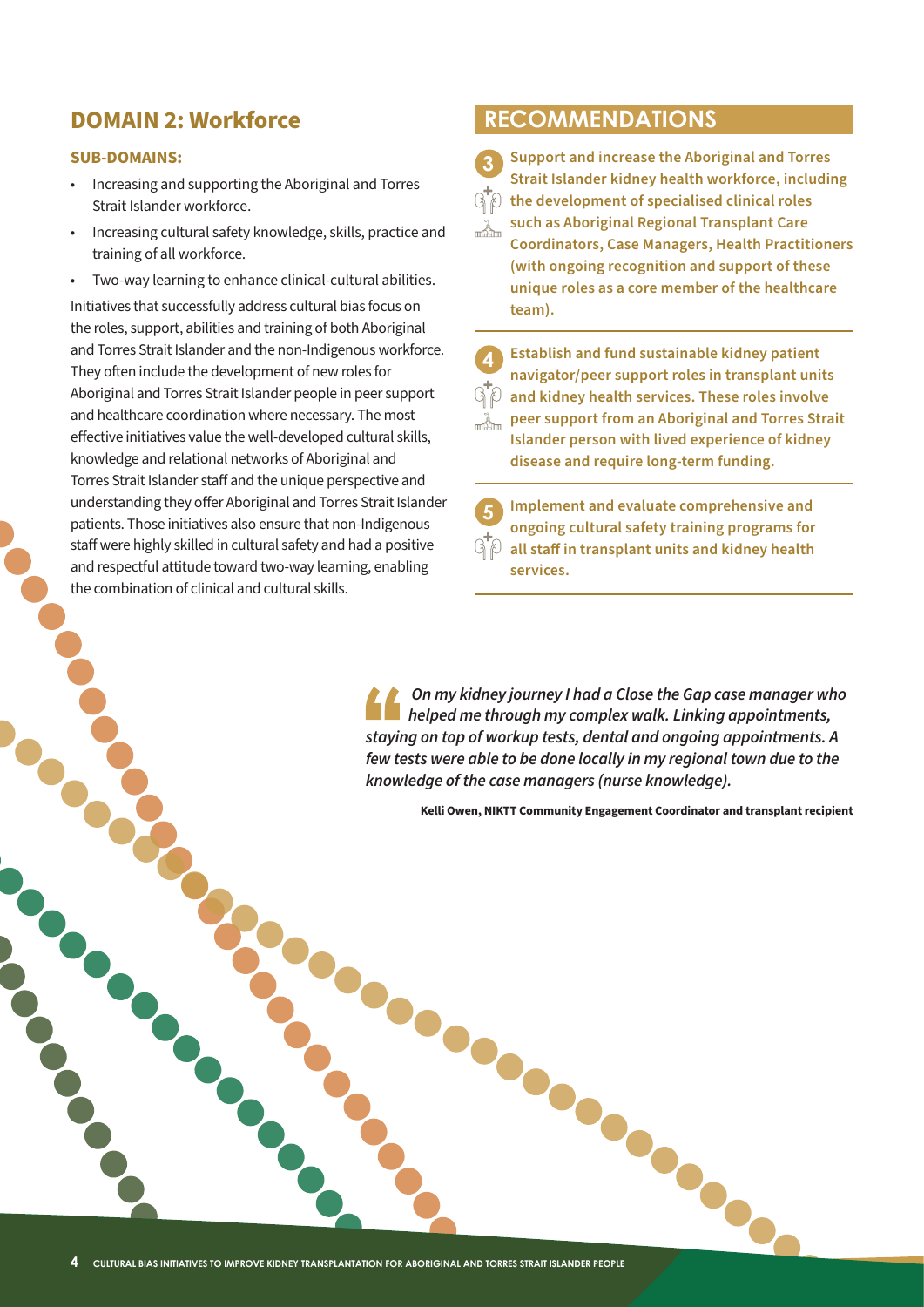#### **DOMAIN 3: Service delivery and models of care**

#### **SUB-DOMAINS:**

- **Advocacy**
- Case management & follow up
- Collaboration
- Communication, understanding, trust
- Continuity of care and carer
- Cultural safety and responsiveness
- **Flexibility**
- Health promotion and health education
- Improving access through holistic care
- Peer support
- Quality, safety and evaluation.

Many studies identified the importance of holistic continuity of care for clients and families to improve outcomes and enhance cultural safety. This included built-in flexibility to enable patients to access care in ways that met their needs and life situation. In the case of kidney care, flexibility extended to changing guidelines to better reflect how Aboriginal and Torres Strait Islander patients are impacted by kidney disease, to respond to the benefits of holistic outreach services, and to be flexible as to the location of care to enable patients to stay or reconnect with family, community and Country.

Responding to the holistic health, wellbeing and socioeconomic situation and needs of Aboriginal and Torres Strait Islander clients, particularly transport and accommodation, were seen as critical. Many studies highlighted the importance of family being involved in care and decision making.

Case management and coordinating care across services and through the different stages of the kidney journey is complex but has been shown to improve outcomes, referral and follow up for renal patients. Coordination with other services, especially ACCHOs, is an important aspect of successful programs, particularly in kidney care.

Effective communication underpinned all initiatives and was identified repeatedly, especially in a range of kidney care studies. Communication is not just about getting important clinical messages across, through effective health education, but also about building relationships and trust. This was identified as necessary to counter judgemental and discriminatory attitudes received by Aboriginal and Torres Strait Islander patients and clients. One concerning theme that emerged is that Aboriginal

and Torres Strait Islander patients often feel unsafe when providing critical feedback, or highlighting gaps in care, and their experience is that lodging a complaint often leads to negative care responses by staff and is inherently unsafe. This situation counters effective quality and safety, and feedback mechanisms, and can lead to patient anxiety and disengagement.

Some initiatives showed that effective communication and rapport could be established using tele-and videohealth options involving specialists, and that additional training could assist with this process. The use of telehealth/ video health was also identified as a means for increasing the involvement of family members in care. The use of interpreters has also been shown to strengthen relationships, understanding and trust between patients and health professionals.

 *Follow up on our people is needed as we do everything at a hospital level prior to their release but our people need local and personal follow up to stay on top of their health needs. Having a model of care between the hospitals and GPs/ACCHOS within community is necessary.* 

> **Darren Quartermaine, Aboriginal Hospital Liaison Officer, Sir Charles Gairdner Hospital**

### **RECOMMENDATIONS**

**6 Fund, design, implement and evaluate tailored models of care for Aboriginal and Torres Strait ISM** Islander kidney transplant recipients and **Candidates that:** 

- **•** are patient/client and family centred, and **include continuity of care;**
	- **• are based on the feedback and perspectives of patients and consistently involve family in healthcare discussions, decision making and health education;**
	- **• are responsive to holistic health, and wellbeing and the socioeconomic and cultural needs of Aboriginal and Torres Strait Islander peoples, including specific needs around transport, accommodation, social and emotional wellbeing and involvement of traditional healers.**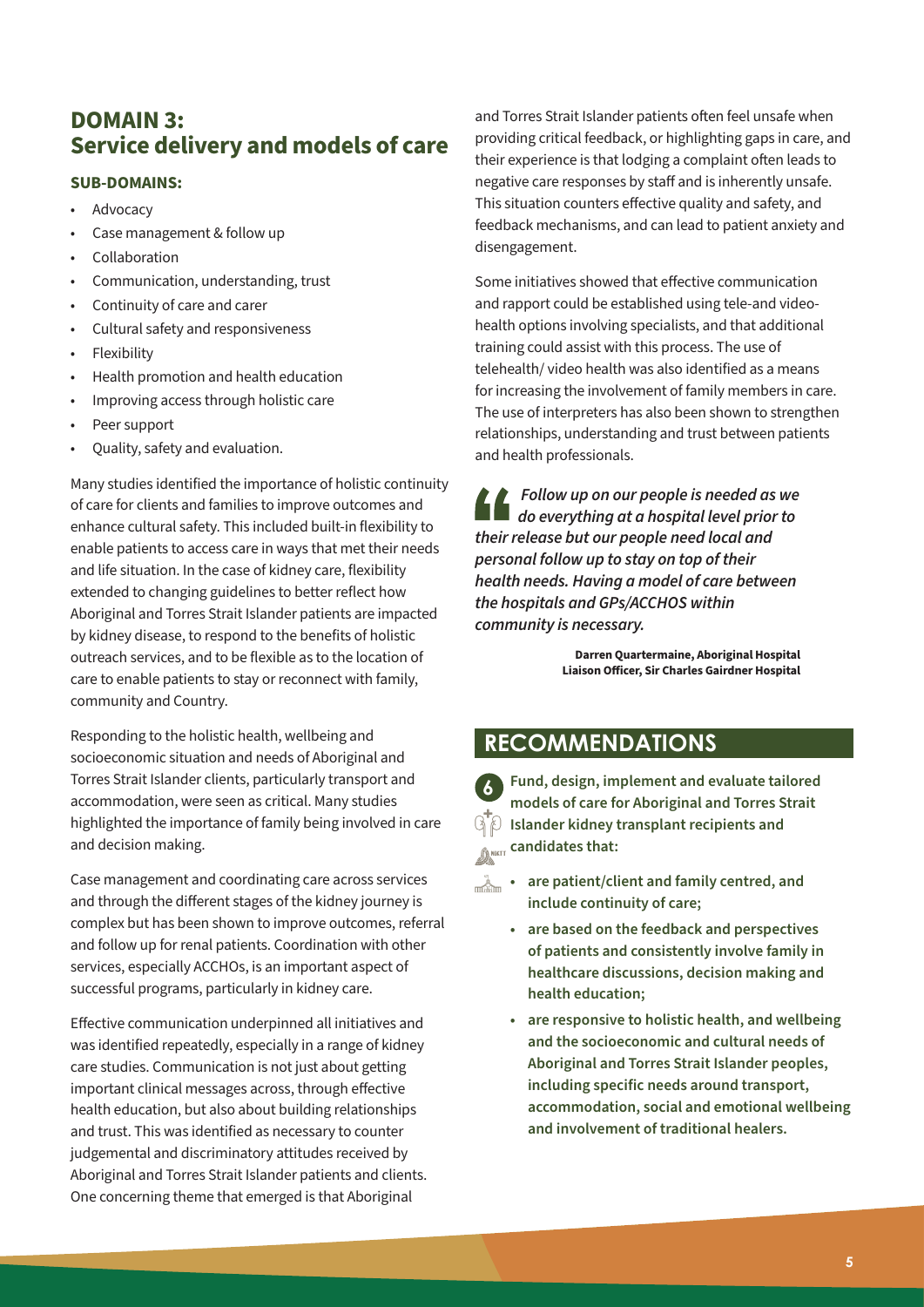- **• are based on partnerships and collaboration between services, especially with Aboriginal Community Controlled Health Organisations**
- **• recognise, value and include the role of the Aboriginal and Torres Strait Islander workforce, including establishing new roles such as Aboriginal Transplant Coordinators and Patient/ Peer navigators**
- **• include multidisciplinary pre- and posttransplant teams in urban areas and outreach services in regional, rural and remote areas.**

**These models of care should be co-developed to address the needs of local communities and may vary across the country. They should be a means of addressing inequities in access to and outcomes from kidney transplantation and will require long term funding.** 

**7 Expand and embed the use of telehealth and videoconferencing services for kidney transplant recipients and candidates and ensure the inclusion of Aboriginal and Torres Strait Islander health workers/practitioners (and interpreters when required) in these consultations.** 

**8 Support and fund the further use of interpreters.**

**9 Co-develop specific health promotion and health education resources and approaches on kidney ANNETT transplantation with Aboriginal and Torres Strait Islander people.**

#### **DOMAIN 4: Structures and policies**

#### **SUB-DOMAINS:**

- Organisational governance, commitment, leadership and management
- Physical environment welcoming and accommodating
- Policies, guidelines and standards to guide improvements.

Organisational commitment and leadership from management, executives and boards were consistently identified as a factor in determining whether a program was able to successfully implement cultural bias initiatives.

Policies, guidelines and standards were also identified as important for supporting new initiatives or as key barriers that required reform. Embedded evaluation, continuous quality improvement through ongoing cycles of reflection and feedback from patients were identified as important for improving service delivery and cultural safety. The peer reviewed literature highlights the importance of reviewing and embedding supportive policies at unit, service and health system levels.

A series of policies, standards and guidelines have been developed nationally to guide and direct kidney and transplantation care in Australia, some of which focus specifically on the needs of Aboriginal and Torres Strait Islander peoples. There is an increasing trend to include and respond to the voices, perspectives and priorities of Aboriginal and Torres Strait Islander patients and community members, health professionals and services in these documents.

The need for system change to reduce racism and address healthcare disparities was also identified in a number of studies. Institutional racism audit tools provide a means for transplant units and kidney health service providers to begin to assess the levels of institutional racism within their organisations. There are significant opportunities to address institutional racism and to more effectively de-colonise our healthcare system, thereby enabling more equitable access and outcomes.

FOR CULTURAL BIAS INITIATIVES TO IMPROVE KIDNEY TRANSPLANTATION FOR ABORIGINAL AND TORRES STRAIT ISLANDER PEOPLE<br>6 CULTURAL BIAS INITIATIVES TO IMPROVE KIDNEY TRANSPLANTATION FOR ABORIGINAL AND TORRES STRAIT ISLANDER PEOPL Wider healthcare standards have the potential to help address cultural bias that are not kidney health specific. These include the National Safety and Quality Health Service (NSQHS) Standards six specific actions for Aboriginal and Torres Strait Islander health and the Australian Health Practitioner Regulation Agency cultural safety strategy. The analysis of the literature has identified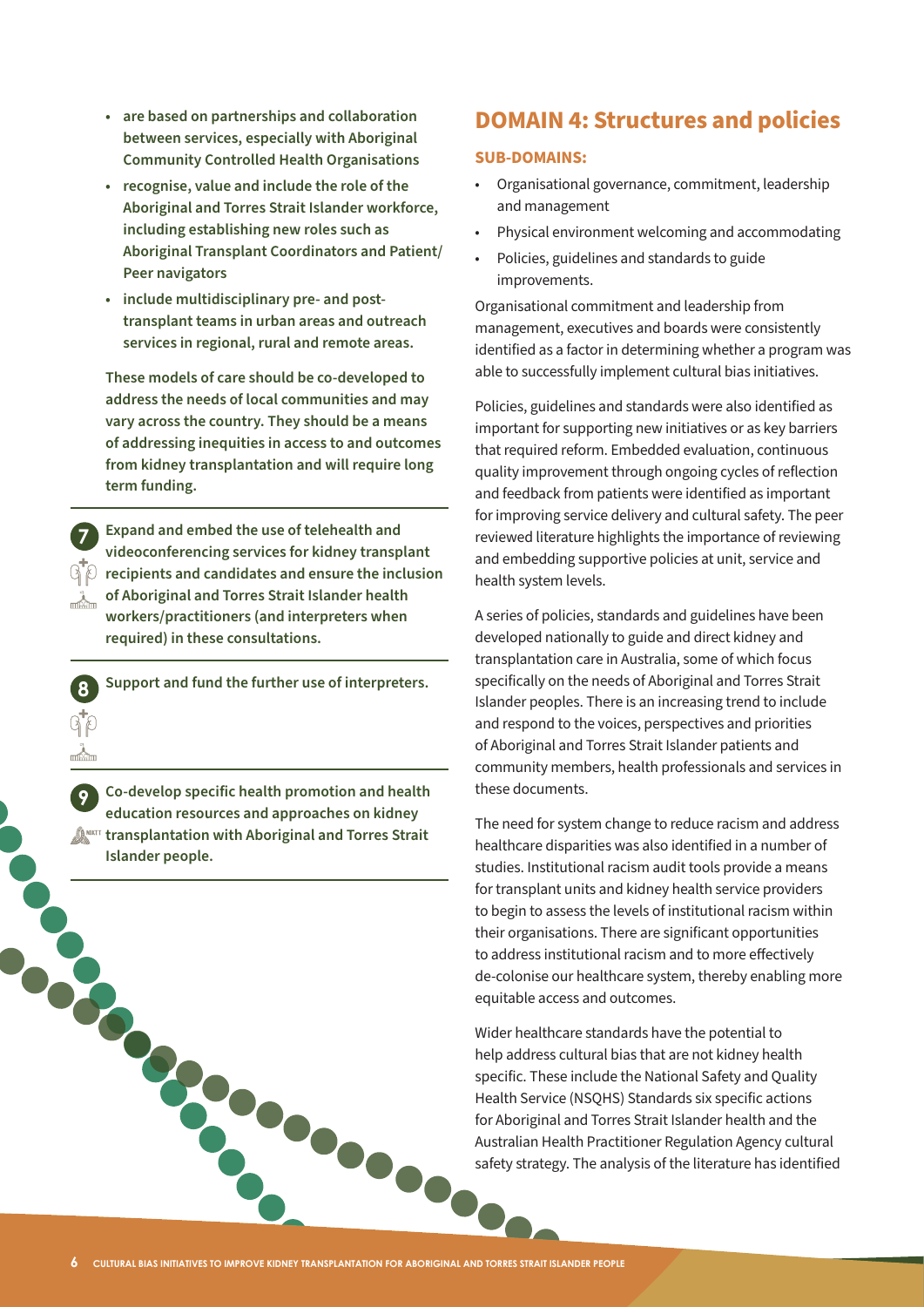that while these standards exist, their impact is not being felt or perceived consistently and reliably by Aboriginal and Torres Strait Islander patients and clients. Australia's major healthcare settings are not yet being perceived as a uniformly safe place for care by Aboriginal and Torres Strait Islander people.

Resources and funding ultimately determine the scope and extent of practice, responsiveness of services, functionality and how frequently services can operate. Funding was identified as critical to rolling out and sustaining any cultural bias initiatives.

#### **RECOMMENDATIONS**

**10 Review existing CQI processes, policies, protocols and guidelines in transplant units and kidney health services to ensure equity of access and safe feedback channels for Aboriginal and Torres Strait Islander people.** 

**11 Assess institutional racism within transplant units and kidney health services using an institutional racism audit tool.**

**12 Develop and implement specific clinical guidelines for Aboriginal and Torres Strait Islander kidney care**   $\mathbb{A}^{\tiny\rm MKT}$  and evaluate their effectiveness in increasing equity **of access to kidney transplantation.** 

**13 That the Australian Government Department of Health allocate a dedicated funding stream to implement and evaluate the recommendations in this report across multiple jurisdictions to increase equity of access to, and outcomes from, kidney transplantation for Aboriginal and Torres Strait Islander Australians.** 

**14 That the NIKTT undertake further work to assess the baseline status of these recommendations DANKTT within transplant units and further develop an evaluation framework and supporting data development to monitor the implementation of the recommendations and provide public reporting.**

## **WHAT NEXT?**

**Multiple studies conducted over the last 20 years have clearly identified gaps in kidney care for Aboriginal and Torres Strait Islander peoples.** 

**Many of these studies propose specific strategies for improvement, consistent with the recommendations from this review. In order to effect change and improve kidney transplantation rates and kidney health outcomes, future work needs to focus on funding effective implementation and evaluation of initiatives from the perspective of patients, families, communities and healthcare professionals, and on healthcare services and systems' models of care, quality improvement, guidelines and standards.** 

**Co-designed and co-created participative approaches to research, implementation and evaluation offer the greatest opportunities for the development of new models of transplantation care that meet the complex clinical and cultural care needs of Aboriginal and Torres Strait Islander people living with kidney disease.**